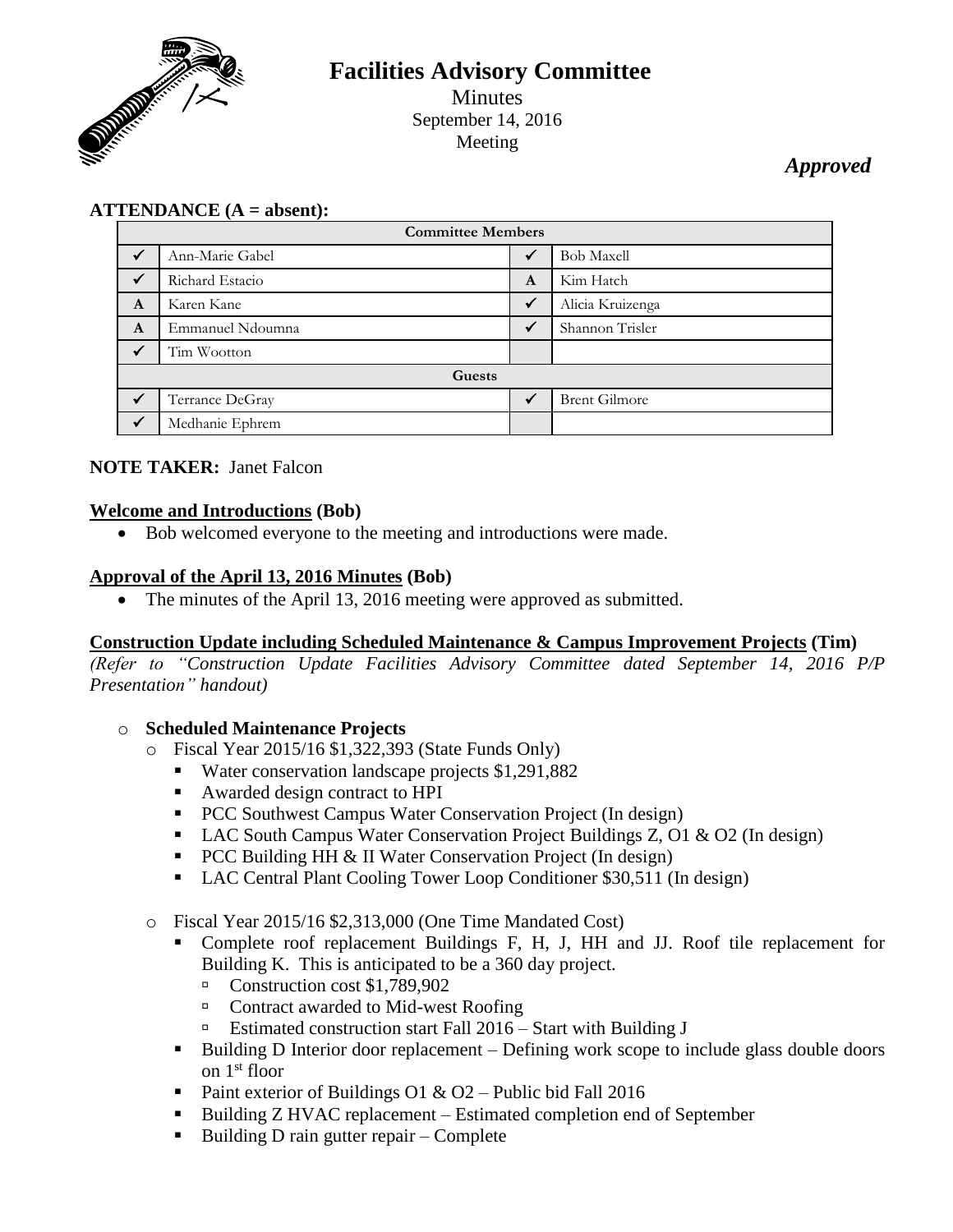## **Construction Update including Scheduled Maintenance & Campus Improvement Projects (continued)**

## **Scheduled Maintenance Projects (continued)**

- Alicia asked about the noise level for the roof projects. Tim said they would be working with the construction team to reduce the noise as much as possible so as not to interrupt class instruction.
- Bob asked for clarification on the Building D interior door replacement. Tim stated most of the doors that are being replaced are on the first floor.
- Alicia inquired about the water conservation projects. Tim responded the laydown area around Buildings O1 & O2 will be much less than the quad water conservation projects.
- o Fiscal Year 2016/17 \$2,846,905 (State Funds Only)
	- Certified Access Specialist Program (CASp)
		- Scope includes field survey of ADA deficiencies district-wide
		- CASp analysis completed at PCC Fall 2015
		- CASp analysis for the LAC campus estimated to be completed Fall 2016
	- District-wide project for ADA upgrades
		- Awarded design contract to Westberg and White for PCC
		- Consultant to prepare design documents to address deficiencies as identified in the CASp survey for the PCC campus
		- □ Upon completion of the LAC survey, District to procure design consultant to prepare design documents to address deficiencies that will be identified in the CASp survey for the LAC campus
		- Both projects will have to be approved by the Division of the State Architect (DSA)
	- Door Lockdown Project
		- Public bid June 2016
		- □ Contract awarded to Montgomery Hardware August 2016
		- <sup>In</sup> Retrofitting doors in Buildings A, C, D, L, T, V, AA, BB, DD, EE, GG and LL to allow for lockdown from within room – covers classrooms and areas with 5 or more people
		- Anticipated construction completion Spring  $2017$  project will start in October after materials are received that have already been ordered
		- Alicia asked about the lockdown areas specifically for Building A. Tim stated it would be for conference rooms and any suite door that houses more than five people.

# **District Wide Energy Projects**

- o Prop 39 Year 2 2014/15 Projects \$561,172
	- Retro Commissioning Buildings D and T (Complete)
	- **Lighting Retrofit Buildings R, Q and Z (Finish Summer 2016)** 
		- $Z$  (Complete)
		- $\Box$  R and Q (Complete)
	- Outside area LED lighting retrofits, PCC parking lots, Bldg. Z lot, Tennis Courts (Complete)
	- Approximately 721,798 kWh/yr. in energy savings and \$116,150 in cost savings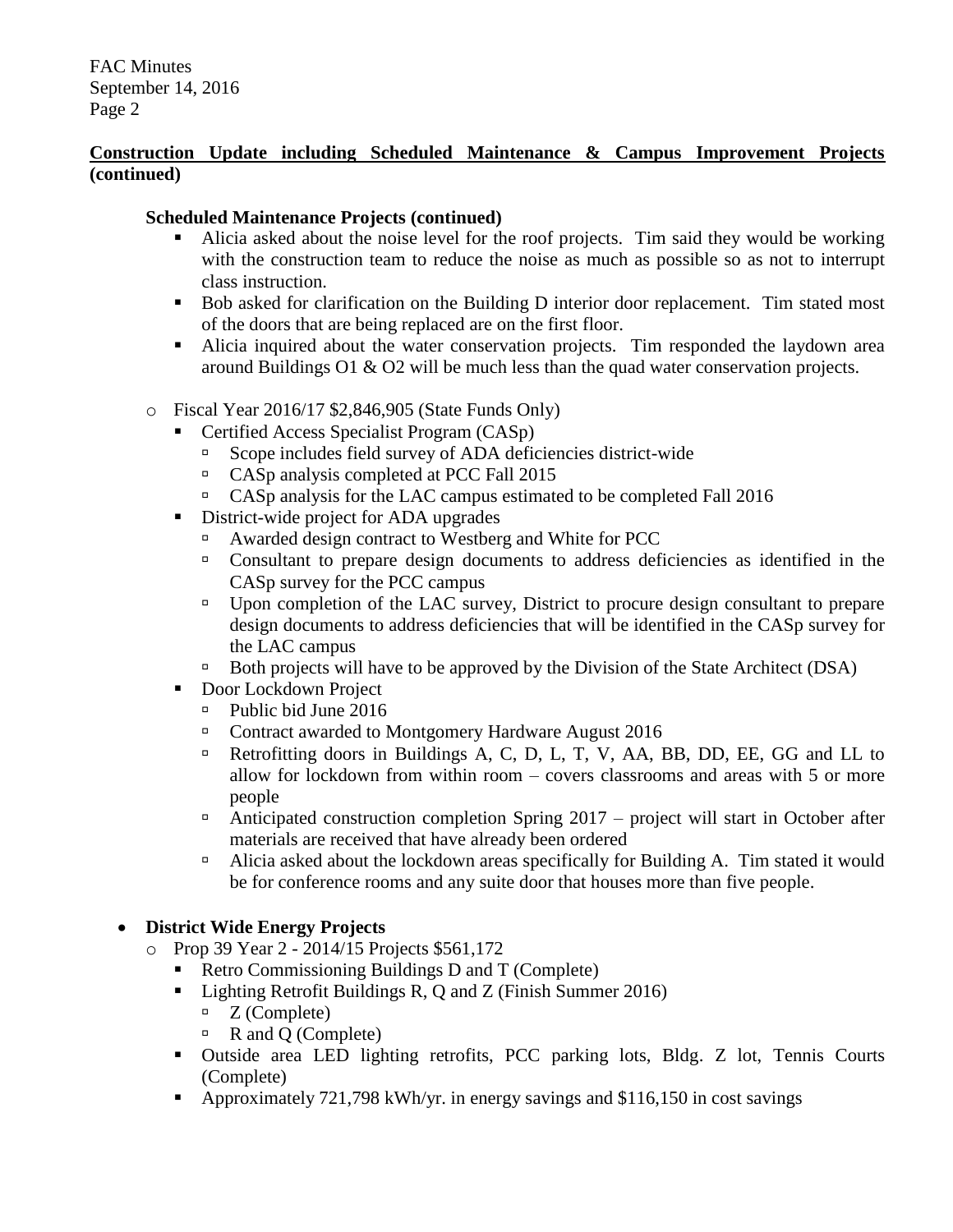## **Construction Update including Scheduled Maintenance & Campus Improvement Projects (continued)**

- **District Wide Energy Projects (continued)**
	- o Prop 39 Year 3 2015/16 Projects \$583,855
		- **LED Lighting Retrofits, Buildings T, HH and O-2**  $\Box$  Currently in design with P2S Engineering
		- Approximately 207,140 kWh/yr. in energy savings and \$30,263 in cost savings
		-
	- o Prop 39 Year 4 2016/17 Projects \$759,362
		- $\blacksquare$  LED Lighting Retrofits, Buildings II, JJ and LL additional buildings may be added
			- Buildings selected from the SCE LED energy analysis done in 2015
			- $\Box$  Currently soliciting engineering firms for design
		- Energy and cost savings to be determined

## **Campus Improvement Projects**

- o Facilities Advisory Committee approved on 9/2/15
	- Building  $Q$  Paint Interior Hallways (Complete)
	- Building  $R$  Paint Interior Hallways (Complete)
	- Building O-2 Replace Carpet in all Hallways (Complete by Fall 2016) Replacing carpet and putting in tile.
- o Facilities Advisory Committee Approved on 11/18/15
	- Building  $O-2$  Replace 5 classroom Wall Talkers (Complete)
	- Building D Install Reverse Osmosis Water Treatment System (Complete)
	- Building S (Stadium) Replace Press Box Windows (Complete)
	- $\blacksquare$  Building L HVAC modifications for Media Services (Complete)
- o Facilities Advisory Committee New Requests 2/17/16
	- Building Q Athletics Student Success Center new computers, furniture, media equipment, paint, etc. (Getting Proposals)
	- $\blacksquare$  Building Q Motorize Bleachers (Complete)
	- Various Locations New student outdoor  $\&$  hallway seating and benches (On-going)
- o Facilities Advisory Committee New Requests 4/13/16
	- Building  $K -$  Room 102 New furniture and carpet for classroom upgrades in conjunction with technology upgrade (\$25,000) (Complete)
	- Athletics Field Hammer Throw Cage installation (\$28,000) (Getting AE Proposals)
- o Facility Advisory Committee New Requests 9/14/16
	- Building  $O-2$  IITS space improvements (\$320,000)
	- Building  $L \text{Books}$  belocation and space improvement (\$290,000)
	- Both projects require architects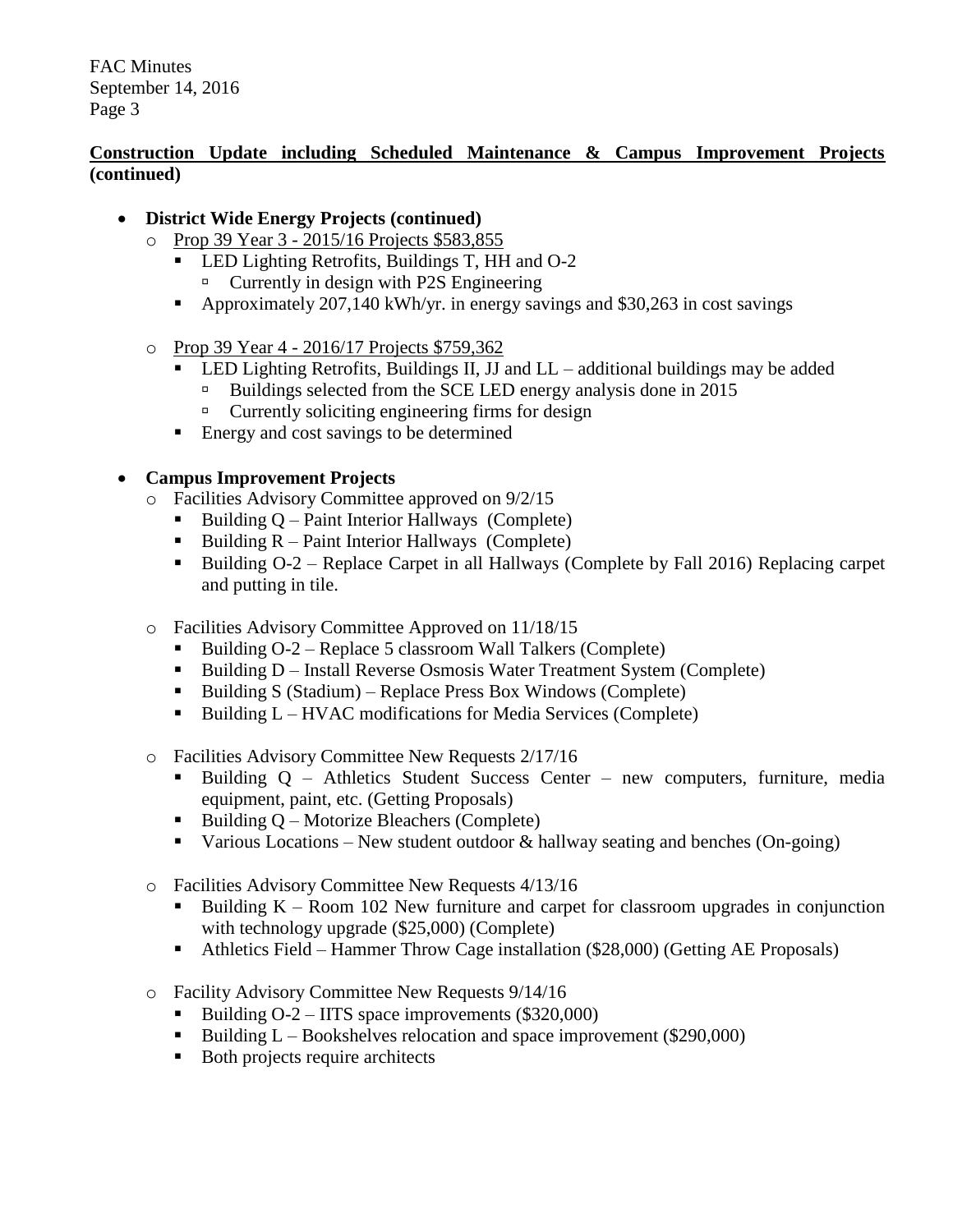## **Construction Update including Scheduled Maintenance & Campus Improvement Projects (continued)**

- **Campus Improvement Projects (continued)**
- Shannon asked about reverse osmosis and how many buildings have the treatment system. Tim responded only Building D as it is necessary for the labs.
- Alicia confirmed that Buildings BB and EE will be receiving interior benches where needed. Tim reminded the group that interior benches are only allowed where they do not interfere with fire and accessibility codes.
- The committee approved the new projects for 2016-17: O2 renovation for IITS and Building L remodel of bookshelves.

## **Current Construction Projects**

- o **LAC Building D 1 st and 2nd Floors – Science Labs (Measure E)**
	- MSP Architects Design Team, Public bid June 2016. Estimated construction start Fall 2016
	- Renovate 16,000 square feet of 1<sup>st</sup> floor and 2,573 square feet of  $2<sup>nd</sup>$  floor for new Science Labs
	- Physiology, Diagnostic Medical Imaging, Allied Health, Medical Assisting and Anatomy
	- Estimated construction completion Fall 2017. Ready for classes Spring 2018.
	- Budget will need to be augmented as bids came in higher than expected
	- Initial total project estimate =  $$11,465,026$ . Due to the increase in bid, the new total project budget  $= $14,169,853$
	- Project budget augmented by \$2,346,921 after Board approval on August 23, 2016
	- Project awarded to T.B. Penick & Son's
	- **Project went to bid twice.** The second bid process was still higher than anticipated, but lower than the first responsive bid.
- Shannon requested the review of toilets with "green" handles as the automatic toilets seem to be sensitive.
- Alicia asked about the parking guidelines for contractors. Medhanie responded we do have guidelines in the agreements with contractors where they will park. Ann-Marie added there may be times where contractors may have their own agreements with third party contractors that may supersede our parking agreements.
	- o **PCC Buildings QQ & RR – Electrical Program/Dyer Hall/Lifetime Learning Center (Measure E)**
		- HPI Architects Design Firm, R.C. Construction awarded construction contract
		- Electrical labs, classrooms, offices, Lecture Hall and Lifetime Learning Center
		- Building RR to be renovated for the Electrical program's robotics labs
		- Expanding Horticulture area by 6,798 square feet
		- **Moving all functions of Building FF to Building QQ**
		- Construction started May 2016, estimated construction completion Fall 2017
		- Adding 7 new classrooms and 9 new faculty offices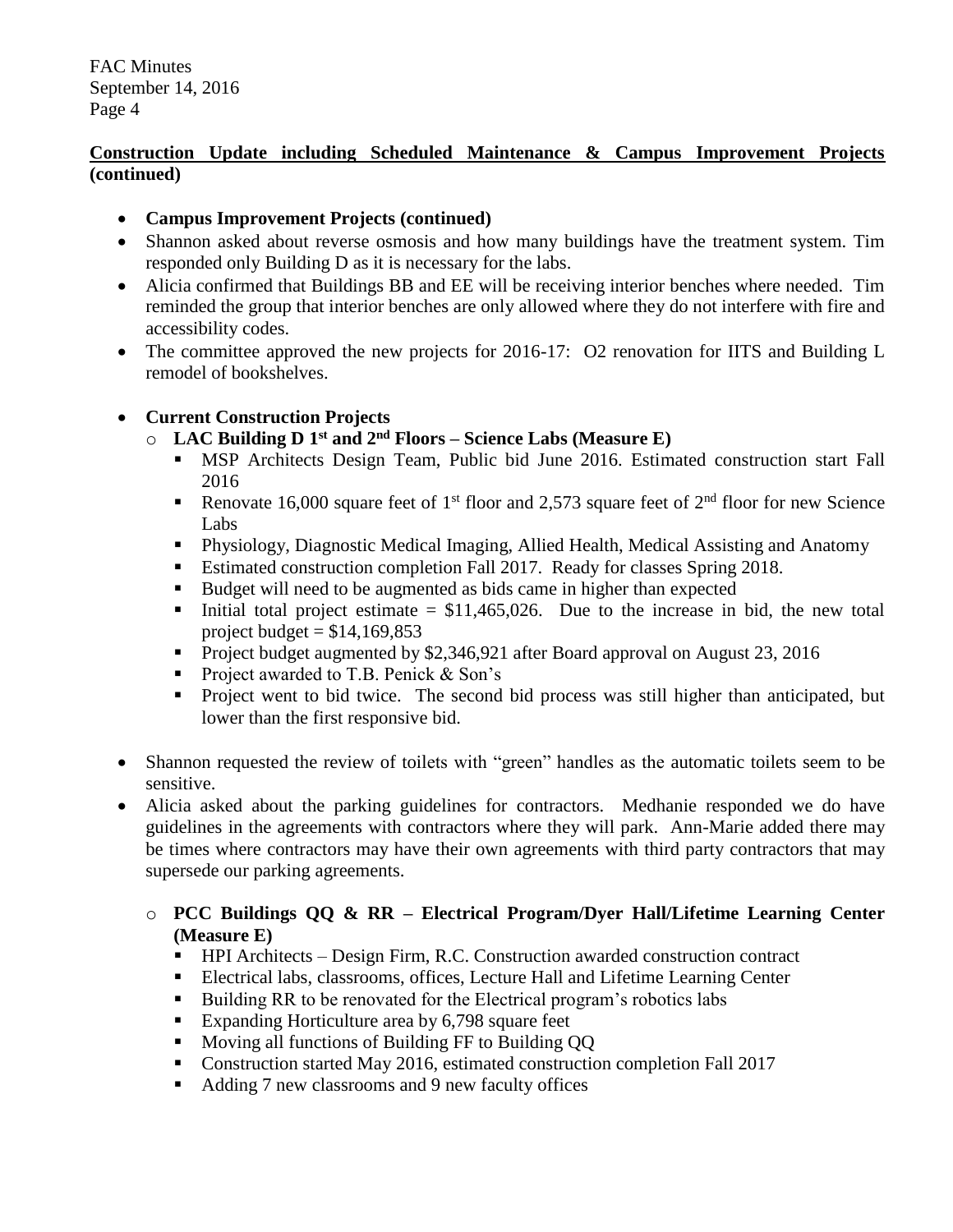## **Construction Update including Scheduled Maintenance & Campus Improvement Projects (continued)**

- **Current Construction Projects (continued)**
	- **Project is 30% complete. Currently working on concrete masonry lifts and grouting for 3** weeks in Bldg. QQ. In Bldg. RR, currently working on underground electrical/plumbing and overhead MEP.
	- $\blacksquare$  Total project budget = \$20,302,962
- Shannon inquired about the area for Horticulture. Tim answered they will be getting a new fence that will give them approximately 7,000 square feet of added space.

## **Upcoming Construction Projects**

- o **LAC Building J – Auditorium (Measure E & LB)**
	- SVA Architects public bid to determine contractor
	- Adding 14,119 GSF onto northwest corner for additional classrooms, offices, storage and elevator
	- Structural, ADA, mechanical systems and program enhancements
	- Submitted design documents to DSA for *preliminary* review January 2016
	- Scheduled to start construction Spring 2017 and complete Fall 2018
- Ann-Marie reminded the group the reasoning behind spending both Measure E & LB. The reason is mainly for cash flow purposes. The budgets will stay the same but we will be using cash from each Measure.
- Dance will be moving to Building J who is currently in Building Q.
- Alicia asked about air conditioning for Building J. Terrance answered the current building does not have air conditioning; however the new building will have it.
- DSA intake meeting will be late September/early October.

#### o **LAC Building P – English Studies (Measure E & LB)**

- Steinberg Architects public bid to determine contractor
- Occupants will be moved to swing space in Buildings M and N
- **Project will address ADA, classrooms, offices and mechanical systems**
- Submit design documents to DSA for review January 2016 Submit to DSA in October.
- Estimated construction start in Winter 2017, completion Summer 2018
- $\blacksquare$  Total project budget = \$8,670,713
- In January 2017 there will not be any classes in Building P
- Shannon inquired about earthquake requirements. Tim and Ann-Marie both stated DSA reviews and requires us to bring buildings up to code to the level that is in existence at the time.
- Terrance reviewed the DSA process.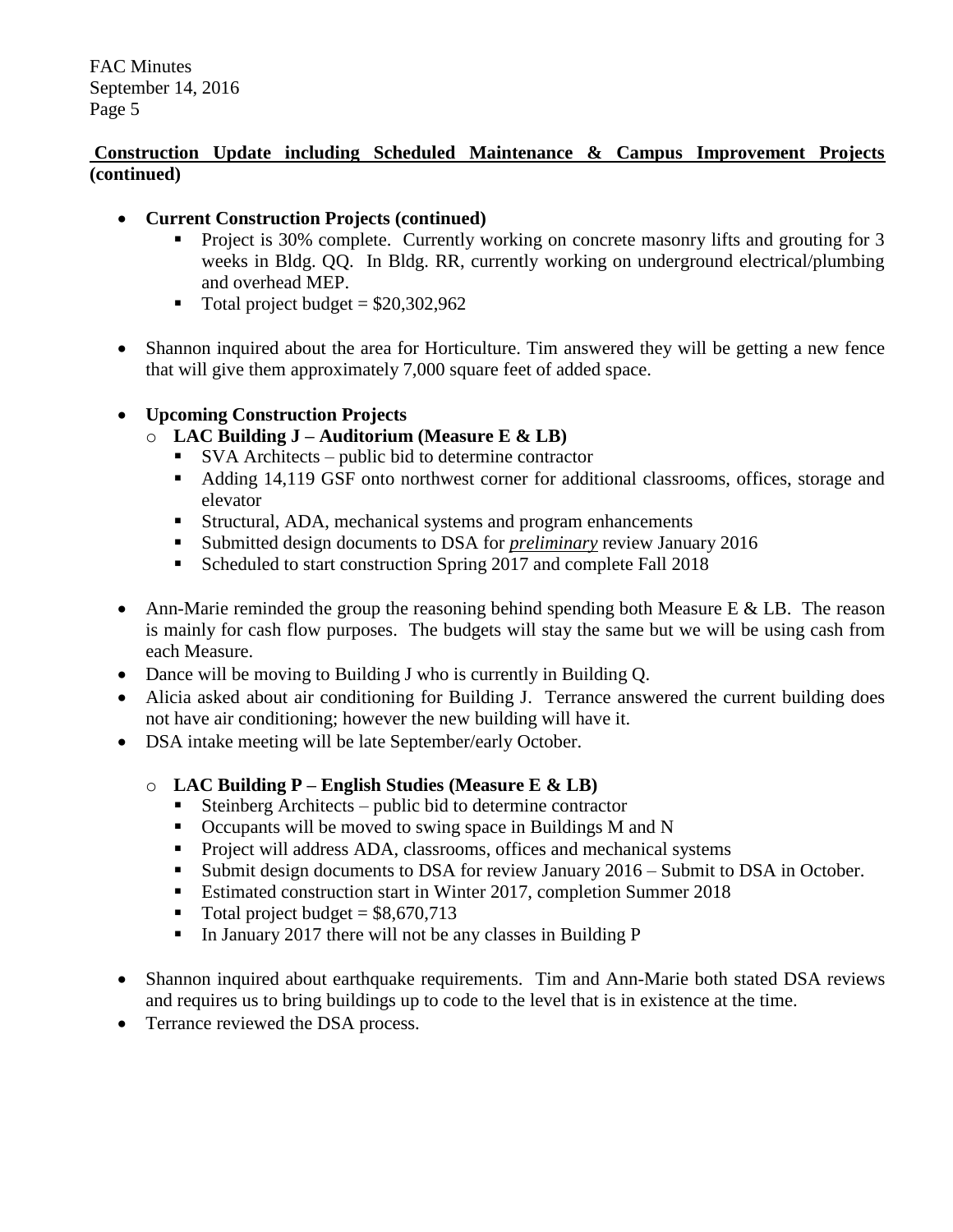## **Construction Update including Scheduled Maintenance & Campus Improvement Projects (continued)**

## **Upcoming Construction Projects (continued)**

- o **District Wide Security Monitoring System**
	- Design plan covers all exterior building entrances and heavy use areas
	- Maintenance and support assessment to be part of the design process
	- $\blacksquare$  Total project budget = \$10,000,000
	- Notice to Proceed (NTP) for design awarded to P2S Engineering October 2015
	- Project approved by DSA September 6, 2016
	- Began public bid process Summer 2016, award project construction Fall 2016
	- Construction estimated to be complete Summer 2017
	- Project awarded to Pars Aravin for \$2.6 million. On the Board agenda for 9/27/16.
	- Targeted to start November 2016
- Alicia asked for clarification on facial recognition vs. camera coverage. Terrance responded the cameras with facial recognition will be a higher quality picture that we will be able to zoom in to see details on the picture. Camera coverage will not be as high in quality for facial recognition but you will still be able to see the area the camera covers.
- Shannon asked where the monitoring system would be. Ann-Marie said there would be no live monitoring. There will be access to the system in Campus Security to review when necessary.
- Bob stated the surveillance system may be helpful for the vandalism that occurs on the air compressors for bikes. Medhanie added the solar air compressors have not been the best technology and they are looking at other options.
- Bob also suggested to have school supplies available in the vending machines.

# **Upcoming Design Projects**

# o **LAC Outdoor Kinesiology Labs**

- Design contract awarded to Westberg and White, Summer 2016
- Design for renovation of outdoor kinesiology labs
- Including softball field, soccer fields and tennis courts
- Address ADA access issues, lighting and parking
- Installation of artificial turf on some fields

# o **LAC Building W – Aquatic Center**

- Construction of a new 50 meter x 25 yard pool
- Scope includes construction of a support building of approximately 12,000 sq. ft. to provide showers, locker rooms, storage, pool equipment and office spaces

# **Completed Construction Projects**

- o **PCC MD Trailers Demo**
	- Contract awarded to MZN Construction, Inc.
	- All MD Trailers and TO Trailer have been removed
	- All asphalt patch and striping for parking stalls has been completed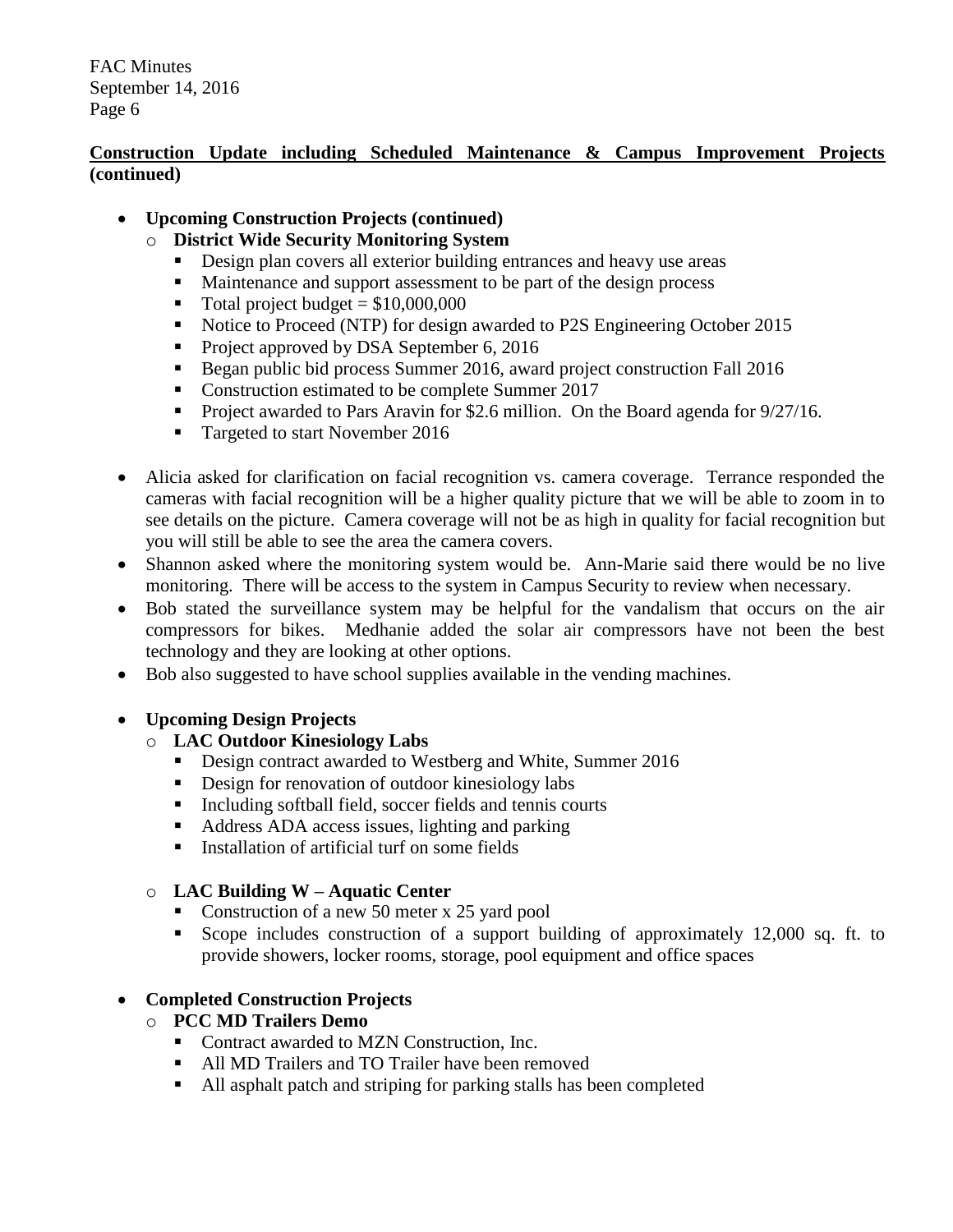## **Construction Update including Scheduled Maintenance & Campus Improvement Projects (continued)**

## **Completed Construction Projects (continued)**

- o **LAC Football Field – Turf/Track Renovation**
	- Replaced football field artificial surface with FieldTurf<sup>®</sup>
	- Resurfaced running track area
	- Project funded with Stadium Reserve Funds
	- Construction completed Summer 2016
	- $\blacksquare$  Total project budget = \$1,028,135

## **COC Expenditure Report (Ann-Marie)**

*(Refer to "Measure E Expenditure Summary Update" letter dated August 18, 2016 handout)*

- Ann-Marie reviewed the Expenditure Report.
- The report shows every project that has been associated with the 2008 Measure E Bond and introduces the budgets for the 2016 Measure LB Bond. These budgets were taken from the approved 2041 Facilities Master Plan.

## **Redevelopment Funds (Tim)**

*(Refer to "RDF Projects 2015-2016" handout)*

- Tim reviewed the 2015-16 Redevelopment Fund Projects for the Deans. There is a total of \$214,505.42 available for the projects listed on the report. It is estimated the projects will total \$214,539.07 with an overage of \$33.65.
- Tim has requested quotes for any line items that are for equipment.
- Alicia asked for a list of requests that were not approved so the Deans can review the requests for 2016-17. Tim would provide that information.
- Ann-Marie asked for the 2016-17 list from the Deans as soon as possible. The budget is \$200,000. Tim will attend the Deans' meeting to facilitate the process. The prioritized list will be brought to the next FAC meeting on November 9, 2016.

# **Building C & GG Surveys (Ann-Marie)**

*(Refer to "Building C & GG Satisfaction Surveys" handouts)*

- Once a new building has been "live" for six months, we send out a survey to those individuals that work/teach in the buildings whether the spaces built and/or modernized met the end users' needs and expectations. The surveys will be emailed and asked to be completed by October 31, 2016.
- Alicia commented about the entry, exit, and doors for areas. Ann-Marie said user meetings are conducted and every Dean signs off on the plans as agreement for the area. She also stated the areas are built to fire code.
- Alicia expressed concern about the move from Building M being used as swing space for the Language Arts department. There were filing cabinets, chairs, and podiums that were taken away. Medhanie said he would look into it.

# **Other (Bob)**

- Alicia asked for Facilities to follow up with Mollie Smith regarding the concerns she has with the bathroom in Building MM.
- Richard asked for a platform around the flag pole so that the flag doesn't touch the ground when they take it down and put it up.